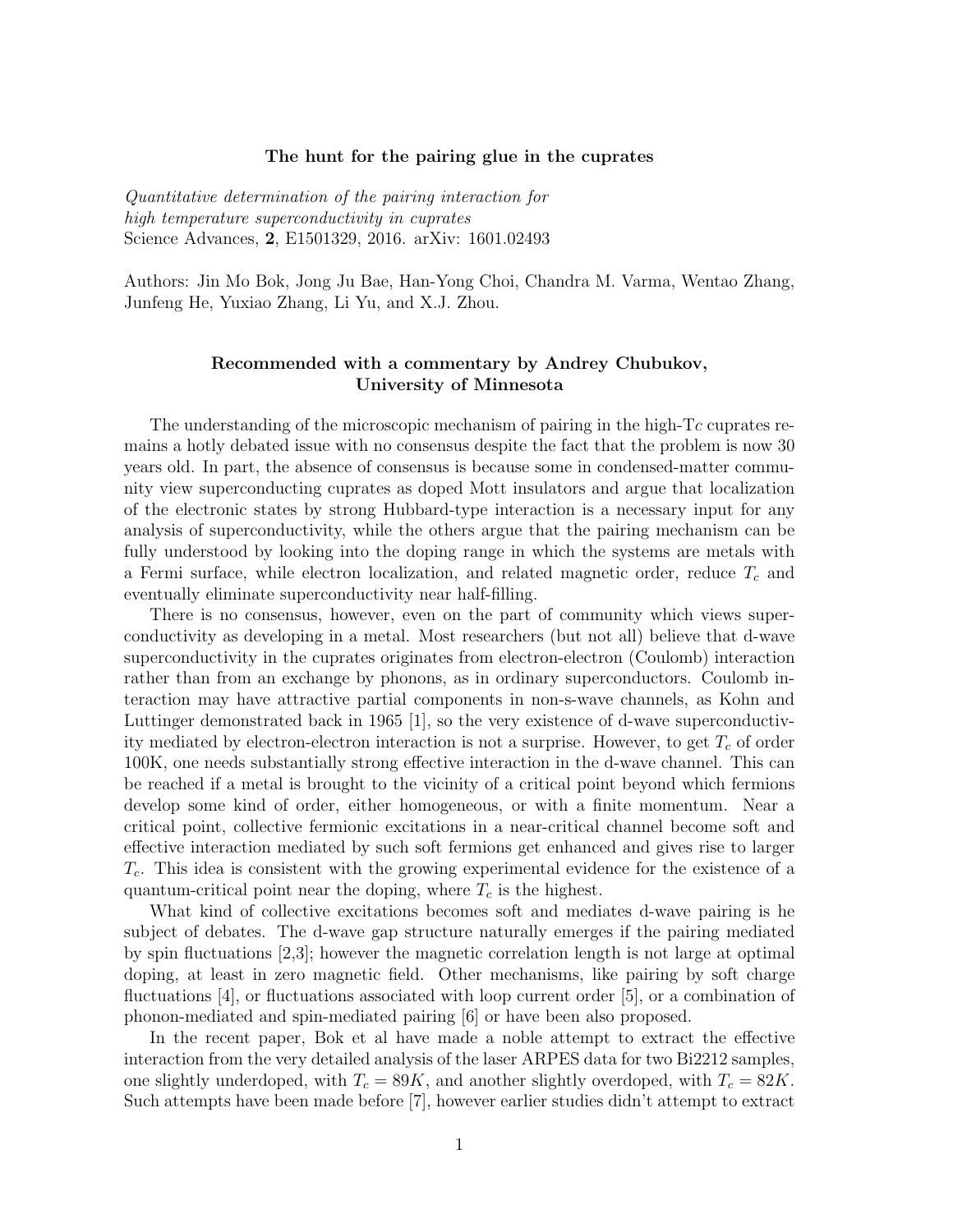the effective fermion-fermion interaction directly from the data, but rather used a particular model for the interaction (e.g., spin-fluctuation scenario), extracted parameters from the fit to the data in the normal state, and then analyzed whether superconducting features (e.g. peak-dip-hump structure of the spectral function) are reproduced. Bok et al have extracted the underlying pairing interaction directly from the normal and anomalous self-energies  $\Sigma_n$  and  $\Sigma_a$ .

To carry out this procedure, they used closed-form expressions for  $\Sigma_n$  and  $\Sigma_a$  in terms of effective dynamical four-fermion interaction with zero momentum transfer  $\Gamma(k,\omega;k',\omega')$ :  $\Sigma(k,\omega) = T \sum'_{\omega} \int dk' \Gamma(k,\omega;k',\omega') G(k',\omega')$ , where  $G(k',\omega')$  is a Nambu Green's function, and inverted these equations to obtain the full dynamical  $\Gamma(q,\Omega)$ .

The very procedure that Bok et al used is valid if there is a single soft collective excitation. In this situation,  $\Gamma(k,\omega;k',\omega') = (g(k,\omega;k',\omega'))^2 \chi(k-k',\omega-\omega')$ , where *g* is fermion-boson coupling, and  $\chi$  is a propagator of a boson (see e.g., Ref. [8]). Bok et all assumed that *g* can be approximated by its static part and argued, based on their data, that the self-energies  $\Sigma_n$  and  $\Sigma_a$  do depend on the location of **k** on the Fermi surface, but only weakly depend on **k** perpendicular to the Fermi surface. From theory perspective [3,9,10], these two assumptions are simultaneously justified within the Eliashberg approximation [11], and the problem they solved is equivalent to extracting the interaction from the Eliashberg equations for  $\Sigma_n$  and  $\Sigma_a$ .

Within Eliashberg theory,  $\Sigma_n$  and  $\Sigma_a$  are expressed in terms of the quasiparticle residue  $Z(\theta,\omega)$  and the gap function  $\Delta(\theta,\omega)$ , respectively, where  $\theta$  measures the location of **k** on the Fermi surface. Both  $\Delta$  and Z are expressed in terms of  $\chi(q, \Omega)$  via integral equations, which involve integrals over frequency and over  $\theta$ . To extract  $\chi (\cos(\theta - \theta'), \omega - \omega')$  one then needs, as inputs,  $\Delta(\theta, \omega)$  and  $Z(\theta, \omega)$  in a wide range of  $\theta$  and  $\omega$ . Bok et al collected data for  $|\omega|$  up to  $0.2eV$  along six cuts in momentum space at  $\theta$  between  $20^{\circ}$  and  $45^{\circ}$  ( $45^{\circ}$  is the diagonal direction). This gave then enough information to extract  $\chi$  with a reasonable accuracy.

There is another complication, associated with the fact that  $\Delta(\theta, \omega)$  has a *d*−wave structure ∆ ∝ cos(2θ) and is expressed in terms of the *d*−wave component of the interaction  $\chi_d$ , while  $Z(\theta,\omega)$  has the full lattice symmetry and is expressed in terms of the *s*-wave component of the interaction  $\chi_s$ . In the isotropic approximation then,  $Z(\theta,\omega)$  should not depend on  $\theta$ . Bok et al argued that they can extract both  $\chi_s$  and  $\chi_d$  from the ARPES data. Their key results are that (i) *Z* weakly depends on the location of a fermion on the Fermi surface, i.e., an isotropic approximation is valid, and (ii)  $\chi_s \approx \chi_d$ , i.e., the effective interaction mediated by a soft boson has nearly equivalent *s*−wave and *d*−wave components.

Taken at face value, these two results place serious constraints on microscopic theories of collective boson-mediated interactions. For interaction mediated by soft antiferromagnetic spin fluctuations,  $\chi_s$  and  $\chi_d$  are close in magnitude because the same interaction mediates superconductivity and gives rise to normal self-energy, however the isotropic approximation breaks down and  $C_4$ -symmetric  $Z(\theta)$  has a larger value in the antinode region (small  $\theta$ ) than along the diagonal. The same holds for an interaction mediated by soft uniaxial charge fluctuations. Bok et al argued that the data are consistent with the idea, put forward by C. Varma in a series of papers [5], that strong self-energy in the normal state (leading to marginal Fermi liquid behavior) and d-wave superconductivity originate from